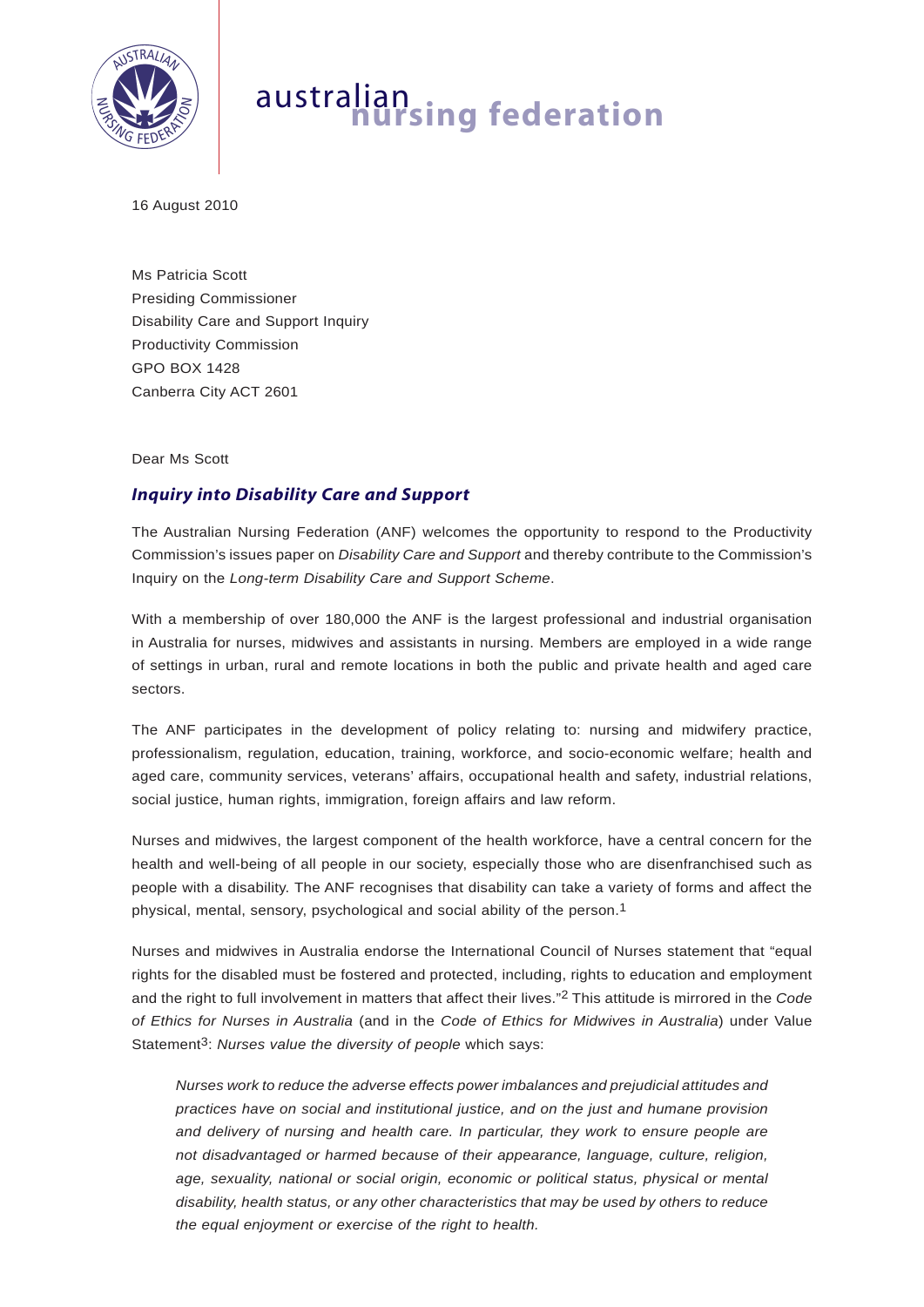With a belief then that people with a disability have the right to complete integration within the community, family, school and workplace, and that assistance should be provided for this to occur, the ANF fully supports the proposal by the Australian Government for a new long-term disability care and support scheme. It is essential that government disability policies do in fact lead to "a better quality of life and increase the economic and social participation of people with disabilities and their families, including enhancing and protecting their rights" as outlined in the Commission's discussion paper *Disability Care and Support*.

It is the responsibility of a civil society to care equally for all members of the community. This means that people with a disability should be able to expect arrangements for assistance to be easily accessible, be streamlined to accommodate individual needs and integration with services, and be timely to facilitate maximum control over their daily lives. To promote this, the ANF supports the introduction of a national disability insurance scheme. In addition to the benefits of financial security a national scheme provides for necessary consistency across the country and concomitant greater mobility for both the individual with the disability and their family/carers. This increases independence for the disabled person as they have greater capacity to engage in normal activities within the community such as movement across jurisdictions. Of particular importance for a national scheme is the removal of the need for re-assessment when the disabled person relocates across the country.

In relation to the funding source for the national disability insurance scheme the ANF agrees that income tax is the most appropriate for spreading the load proportionately across the income levels. Were the option of adding to the Medicare levy to be chosen the ANF does not consider that a name change would be appropriate as suggested – Medicare and Disability Levy – as this would contribute to the marginalisation of disabled people and reduce the sense of integration into mainstream activities and services.

On workforce issues the International Council of Nurses is clear about the role of nurses in the care of disabled people within the community2:

*Nurses are key to early detection and intervention, and need to be involved in health promotion, prevention, teaching and counseling programs for people with disabilities and their families.* 

*Nurses can play a significant role in policy and planning aimed at improving the quality of life and care for people with disability and in the prevention of disability.*

The ANF considers that nurses and midwives are important members of the health care team assisting people living with disability. It is the ANF's view that nurses and midwives work in collaboration with the disabled person and their family/carer, as well as with other health professionals and the community to maintain optimal health and independence of the person living with a disability. Nurses and midwives, and especially Nurse Practitioners, have a vital role as clinical advisors to family members and other carers, in planning and oversighting the care needs for the disabled person. This level of intervention in working alongside family and other carers means that nurses and midwives can detect clinical anomalies or adverse effects of medicines or other treatment regimes at a very early stage. Early intervention and appropriate action not only circumvents cost to the health system but most importantly optimises well-being and independence for the person living with a disability.